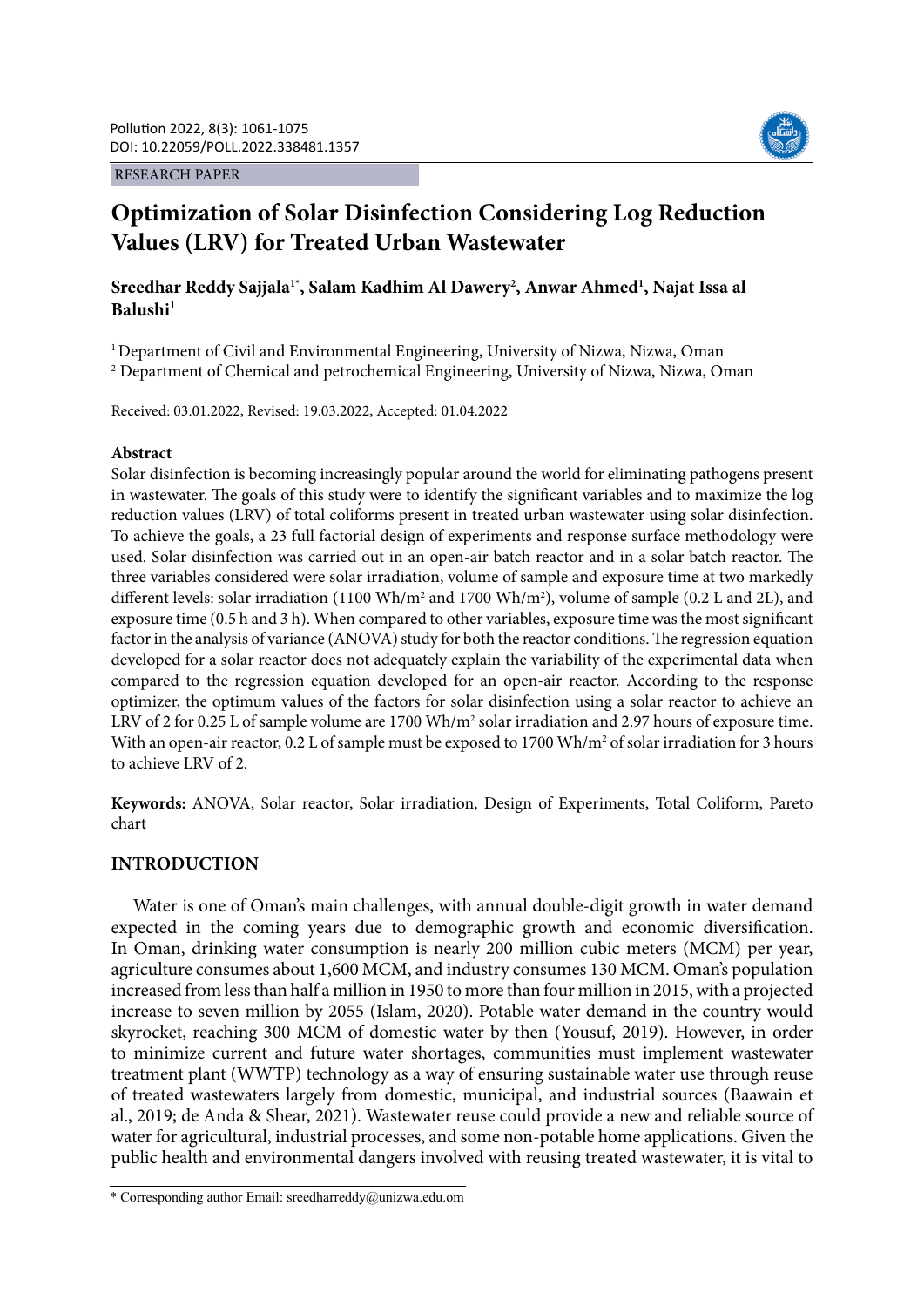guarantee that the physical, chemical, and microbial characteristics of the treated wastewater fulfill local and international criteria depending on the reuse option of interest (Hong et al., 2018; Al-Gheethi et al., 2018; Adegoke et al., 2018).

Guidelines for the quality and reuse of reclaimed water, as well as particular national legislation, limit the concentration of many waterborne pathogens, including fecal coliforms and E. coli (USEPA, 2004; WHO, 2006; MD,1986). The maximum permissible microbial concentrations vary depending on the final use of the treated wastewater; for urban and agricultural applications, they are stricter, while for industrial, recreational, and environmental uses, they are less rigorous. In terms of CFU per 100 mL, the criteria for water recycling established by USEPA (2004) and WHO (2006) are: less than one and less than 1000 respectively. In the Sultanate of Oman, fecal coliform bacteria (per 100 mL) in treated wastewater should be less than 200 and 1000, respectively, for reuse in restricted and unrestricted irrigation (MD,1986). It is apparent that an efficient tertiary treatment of effluents is required, based on the microbiological quality criteria indicated by USEPA (2004),WHO (2006) and MD (1986).

Physicochemical treatment technologies such as chlorine, UVC, and Ozone are now used to disinfect wastewater. Despite being a potential oxidant with a lengthy half-life, chlorine can react with natural organic matter (NOM) to form carcinogenic halogenated disinfection byproducts (DBPs) such trihalomethanes (THMs) and haloacetic acids (HAA) (Collivignarelli et al., 2017). UVC is ineffective against highly resistant pathogens, has a non-residual effect, and has high capital, operation, and maintenance costs (Collivignarelli et al., 2017). In order to overcome these constraints, other technologies for the elimination of water pathogens are being researched.

Usage of solar irradiation is not a novel phenomenon in the treatment of chemically and biologically contaminated water (Caslake et al., 2004). It is quite affordable, and its use in water disinfection prevents the production of hazardous by-products that occur with chemical disinfection methods (Barwal & Chaudhary, 2016).

In recent years, researchers have paid close attention to the influence of solar radiation on the survival of sewage bacteria in treated wastewater. Several studies have found that solar radiation is harmful to bacterial pathogens in wastewater (Barwal & Chaudhary, 2016; Gutiérrez-Alfaro et al., 2018). Basem et al., (2012) utilized an open top circular plastic container painted black under actual sunshine circumstances to evaluate the influence of sunlight on E. coli elimination. They observed that increasing the exposure duration from 90 to 270 minutes resulted in a substantial reduction in total coliforms at all depths evaluated in both sunny and gloomy situations. Gutiérrez-Alfaro et al., (2018) deployed SODIS technology in a compound parabolic collector (CPC) photoreactor at the end of a pilot scale urban wastewater treatment plant (WWTP) that included three Upflow Anaerobic Sludge Blanket reactors, six High-Rate Algal Ponds (HRAP), and a Dissolved Air Flotation (DAF). The SODIS unit disinfected E. coli and Enterococcus spp. more successfully than the HRAP or the DAF. The authors found no regrowth of microbes in the dark storage after the SODIS treatment. With the SODIS technology Santos et al., (2020) reduced pathogenic bacteria present in the septic tank effluent to below the limit of detection in 6 h of detention time. Oman has a hot and dry climate in the interior and a hot and humid climate near the shore, with bright sky all year. These climatic conditions are ideal for disinfecting water and wastewater using natural solar radiation. Solar water disinfection technology proved to be very effective in disinfecting falaj water in Oman (Sreedhar Reddy et al., 2019). To the best of our knowledge, there has been no research on solar disinfection of treated urban wastewater in Oman.

Response surface design of experiments methodology is a statistical tool and technique used to develop a relationship between variables and response factor (Okolo et al., 2021; Tanyildizi et al., 2005). The optimization process is carried out using statistically planned experiments, which include determining the coefficient of the mathematical model, forecasting the response, and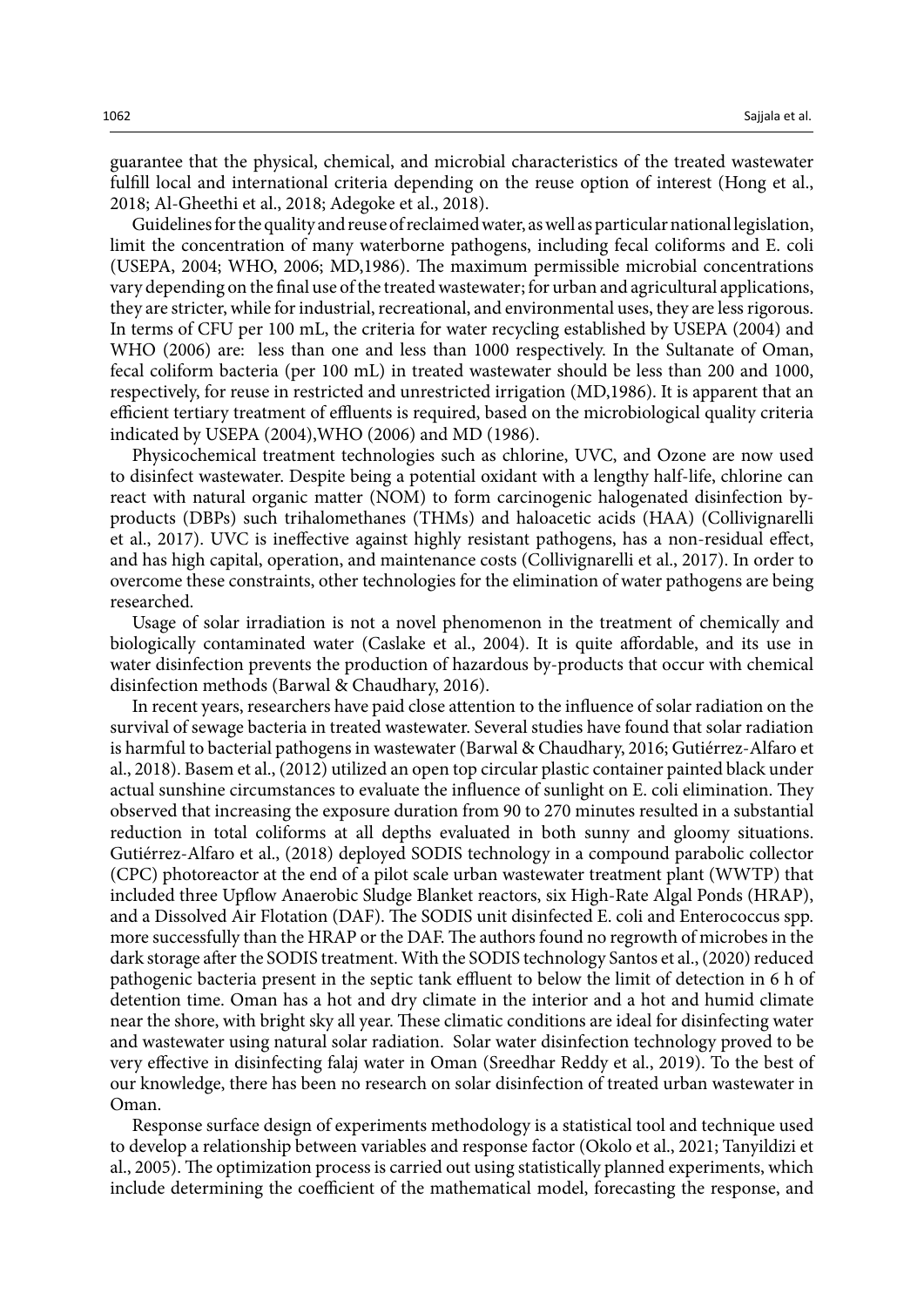ensuring that the model is adequate (Anouzla et al., 2009). The typical approach of optimizing major variables in the solar disinfection process (one component at a time) is a time-consuming, expensive, and difficult procedure for a multivariable system. Statistical experimental design strategies based on the response surface methodology are commonly employed to overcome this issue (Foo et al., 2020). The aims of this study were to analyze and optimize the effects of solar irradiation, sample volume, and exposure duration on the log reduction values (LRV) of total coliforms and to develop a mathematical model that accurately describes the process and directly links the LRV to the most important variables using factorial design of experiments and surface response methods,

## **MATERIALS AND METHODS**

Treated urban wastewater used in this research was collected from Nizwa sewage treatment plant, Nizwa, Oman. Wastewater was sampled between post-secondary clarifying and chlorination processes. The collected treated urban wastewater was characterized in accordance with the procedures outlined in the standard methods for water and wastewater examination (APHA,2017) and is shown in Table 1. The treated wastewater does not meet Omani agricultural reuse standards for COD, BOD, and total coliform bacteria, as shown in Table 1.

The Colilert-18 test was used to identify total coliforms and E. coli in treated urban wastewater samples before and after solar disinfection. It employs a patented Defined Substrate Technology (DST) nutrient indicator ONPG and MUG to detect coliforms and E. coli. Coliforms metabolize ONPG and turn it from colorless to yellow using their -galactosidase enzyme. Minimum and maximum detection limit of this method is 1 coliform per 100 mL and 2419.6 coliform per 100 ml respectively. This methodology is appropriate to drinking water without dilution, whereas for wastewater, sample must be diluted. In the present study, wastewater sample was diluted ten times.

To monitor solar radiation and air temperature during the experiment, a Campbell Scientific, USA made pyranometer sensor (model CMP 10-L) with sensitivity of 7 to 14 V/W/m<sup>2</sup> and a HygroVUE10 Digital Temperature and Relative Humidity Sensor with M12 Connector were placed near the experiment site.

Solar disinfection experiments were conducted in the daytime (9:00 am to 3:00 pm) at the University of Nizwa initial campus during the middle of January, April, July, and October 2020 to cover all of Nizwa's climatic seasons. The University of Nizwa is located at 22° 54' 38.1"N; 57° 40' 20.1"E. Samples were exposed to natural solar radiation in a 2-litre capacity rectangular shallow (10 cm height) borosilicate glass basin. In addition to being exposed to solar radiation in the open air, glass basin with sample was also placed in a rectangular solar batch reactor made of aluminium reflectors and insulators. Total coliform removal in terms of Log reduction values (LRV) was checked on samples subjected to solar radiation at regular time intervals.

| Parameter                            | Value       | Agriculture reuse standards in Oman<br>[MD, 1986] |  |  |
|--------------------------------------|-------------|---------------------------------------------------|--|--|
| Temperature <sup>o</sup> C           | 18          |                                                   |  |  |
| pH                                   | 7.4         | $6-9$                                             |  |  |
| Turbidity, NTU                       | 30          | ---                                               |  |  |
| COD, mg/l                            | 244         | 200                                               |  |  |
| Total Suspended Solids, mg/l         | 140         | 15                                                |  |  |
| BOD, mg/L                            | 166         | 20                                                |  |  |
| Total Coliform Bacteria (MPN/100 ml) | 24000-25000 | 1000                                              |  |  |

**Table 1**: Characteristics of the treated urban wastewater **Table 1**. Characteristics of the treated urban wastewater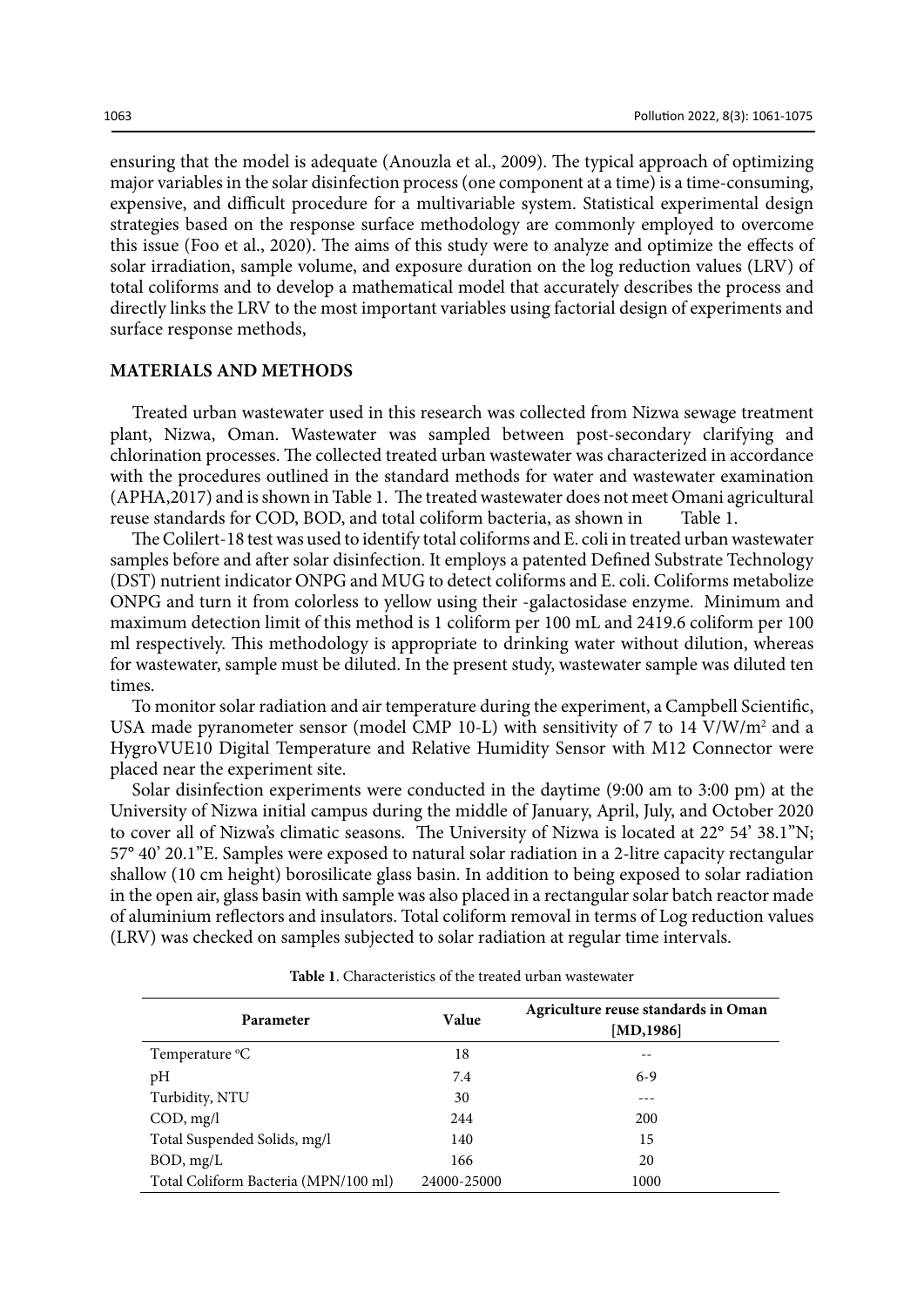This study employed a full  $2<sup>3</sup>$  factorial experimental design (three factors at two levels each). Eight experiments (in replicate) were conducted for each type of reactor. LRV was used to evaluate solar disinfection efficiency. The factors chosen were solar irradiation, sample volume and exposure time. The surface response experimental design was used to determine and optimize the effect of solar irradiation, sample volume, and exposure time on the LRV. Solar irradiation ranged from 1100 to 1700 Wh/m<sup>2</sup> (coded factors:  $-1$ , 1), volume of the sample ranged from 0.2 to 2 L(coded factors: −1, 1) and exposure time varied in the range of 0.5–3 hours (coded factors: −1, 1). The experimental matrix and the results of LRV are shown in Table 2 and Table 3 for an open-air reactor and solar reactor respectively. Minitab 19 statistical package was used to perform factorial design of experiments and variable optimization using surface response methodology.

#### **RESULTS AND DISCUSSION**

Fig. 1 and 2 shows the pattern of seasonal variation of 1- h average of peak solar radiation intensity and air temperature at University of Nizwa, Oman. The horizontal solid trend line in Fig.1 represents the solar radiation intensity threshold for solar disinfection, i.e. 500 W/m<sup>2</sup>.

When compared to the radiation intensity threshold, the threshold was not met on average during the morning hours (6:00 AM-10:00 AM) and after 4:00 PM in the month of January. In the months of April and October, the threshold was met on average between 9:00 AM and 3:00 PM. During the month of July, the average peak solar radiation is greater than the threshold from 7:00 AM to 4:00 PM. Solar disinfection is advised in areas where the 5-hour average radiation intensity is greater than 500 W/m<sup>2</sup> (Moosa et al., 2020). At a water temperature of 30°C and a turbidity of 30 NTU, this radiation intensity threshold is related with a 3 log reduction unit of bacterial pathogens.

The highest and lowest air temperatures were recorded in July and January, as shown in Fig.2.

| Assay          | Solar<br>Irradiation     | Volume | <b>Exposure Time (Hr)</b> | <b>LRV</b> |  |
|----------------|--------------------------|--------|---------------------------|------------|--|
|                | $(\text{Wh}/\text{m}^2)$ | (L)    |                           |            |  |
| $\mathbf{1}$   | 1100                     | 0.2    | 0.5                       | 0.18       |  |
| $\overline{2}$ | 1700                     | 0.2    | 0.5                       | 0.48       |  |
| 3              | 1100                     | 2.0    | 0.5                       | 0.017      |  |
| $\overline{4}$ | 1700                     | 2.0    | 0.5                       | 0.207      |  |
| 5              | 1100                     | 0.2    | 3.0                       | 0.886      |  |
| 6              | 1700                     | 0.2    | 3.0                       | 2.00       |  |
| 7              | 1100                     | 2.0    | 3.0                       | 0.16       |  |
| $\,$ 8 $\,$    | 1700                     | 2.0    | 3.0                       | 1.096      |  |
| 9              | 1100                     | 0.2    | 0.5                       | 0.20       |  |
| 10             | 1700                     | 0.2    | 0.5                       | 0.443      |  |
| 11             | 1100                     | 2.0    | 0.5                       | 0.026      |  |
| 12             | 1700                     | 2.0    | 0.5                       | 0.1938     |  |
| 13             | 1100                     | 0.2    | 3.0                       | 0.795      |  |
| 14             | 1700                     | 0.2    | 3.0                       | 2.000      |  |
| 15             | 1100                     | 2.0    | 3.0                       | 0.148      |  |
| 16             | 1700                     | 2.0    | 3.0                       | 1.000      |  |

**Table 2**: Design matrix for an open-air reactor **Table 2**. Design matrix for an open-air reactor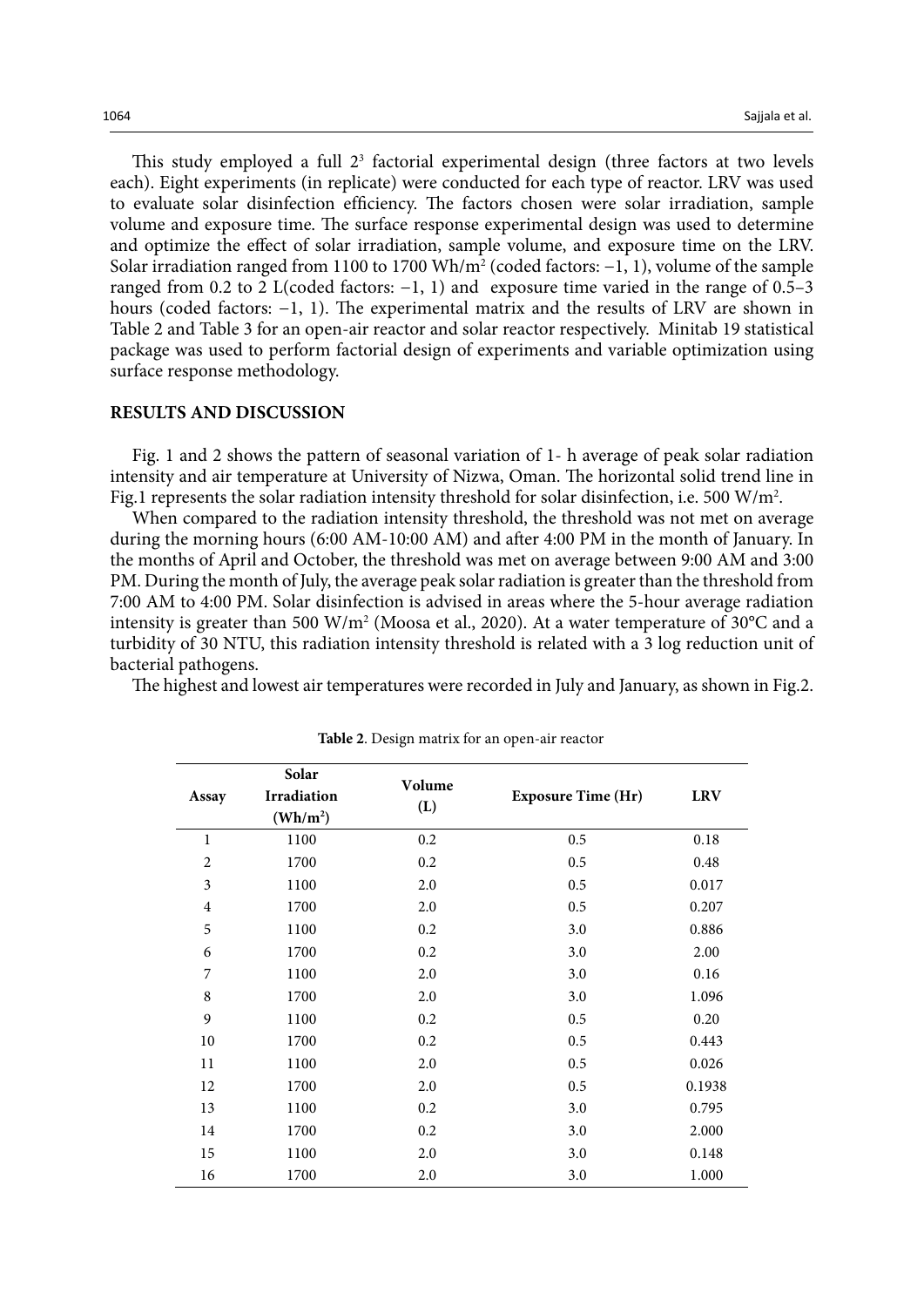| Assay          | <b>Solar Irradiation</b><br>$(\mathbf{Wh}/\mathbf{m}^2)$ | Volume (L) | <b>Exposure Time (Hr)</b> | <b>LRV</b> |
|----------------|----------------------------------------------------------|------------|---------------------------|------------|
| $\mathbf 1$    | 1100                                                     | 0.2        | 0.5                       | 0.34679    |
| $\overline{c}$ | 1700                                                     | 0.2        | 0.5                       | 0.92082    |
| 3              | 1100                                                     | 2.0        | 0.5                       | 0.05552    |
| 4              | 1700                                                     | 2.0        | 0.5                       | 0.44370    |
| 5              | 1100                                                     | 0.2        | 3.0                       | 2.00000    |
| 6              | 1700                                                     | 0.2        | 3.0                       | 2.00000    |
| 7              | 1100                                                     | 2.0        | 3.0                       | 0.44370    |
| $\,$ 8 $\,$    | 1700                                                     | 2.0        | 3.0                       | 2.00000    |
| 9              | 1100                                                     | 0.2        | 0.5                       | 0.37675    |
| 10             | 1700                                                     | 0.2        | 0.5                       | 0.82391    |
| 11             | 1100                                                     | 2.0        | 0.5                       | 0.07572    |
| 12             | 1700                                                     | 2.0        | 0.5                       | 0.46852    |
| 13             | 1100                                                     | 0.2        | 3.0                       | 2.00000    |
| 14             | 1700                                                     | 0.2        | 3.0                       | 2.00000    |
| 15             | 1100                                                     | 2.0        | 3.0                       | 0.39794    |
| 16             | 1700                                                     | 2.0        | 3.0                       | 2.00000    |

**Table 3**: Design matrix for solar reactor **Table 3**. Design matrix for solar reactor



Fig. 1. Seasonal variation of solar radiation intensity

Between 9:00 a.m. and 6:00 p.m. in July, average 1 hour air temperature exceeds 40 degrees Celsius. Between 6:00 a.m. and 6:00 p.m. in April and October, the air temperature ranged from  25 to 35 degrees Celsius. An increase in the air temperature will cause water temperatures to increase as well. The influence of solar radiation is significantly greater than the effect of water temperature, and that the effects of temperature and solar radiation are not only additive but synergistic (Qiang et al., 2013). Water temperatures ranging from 20 ºC to 40 ºC have little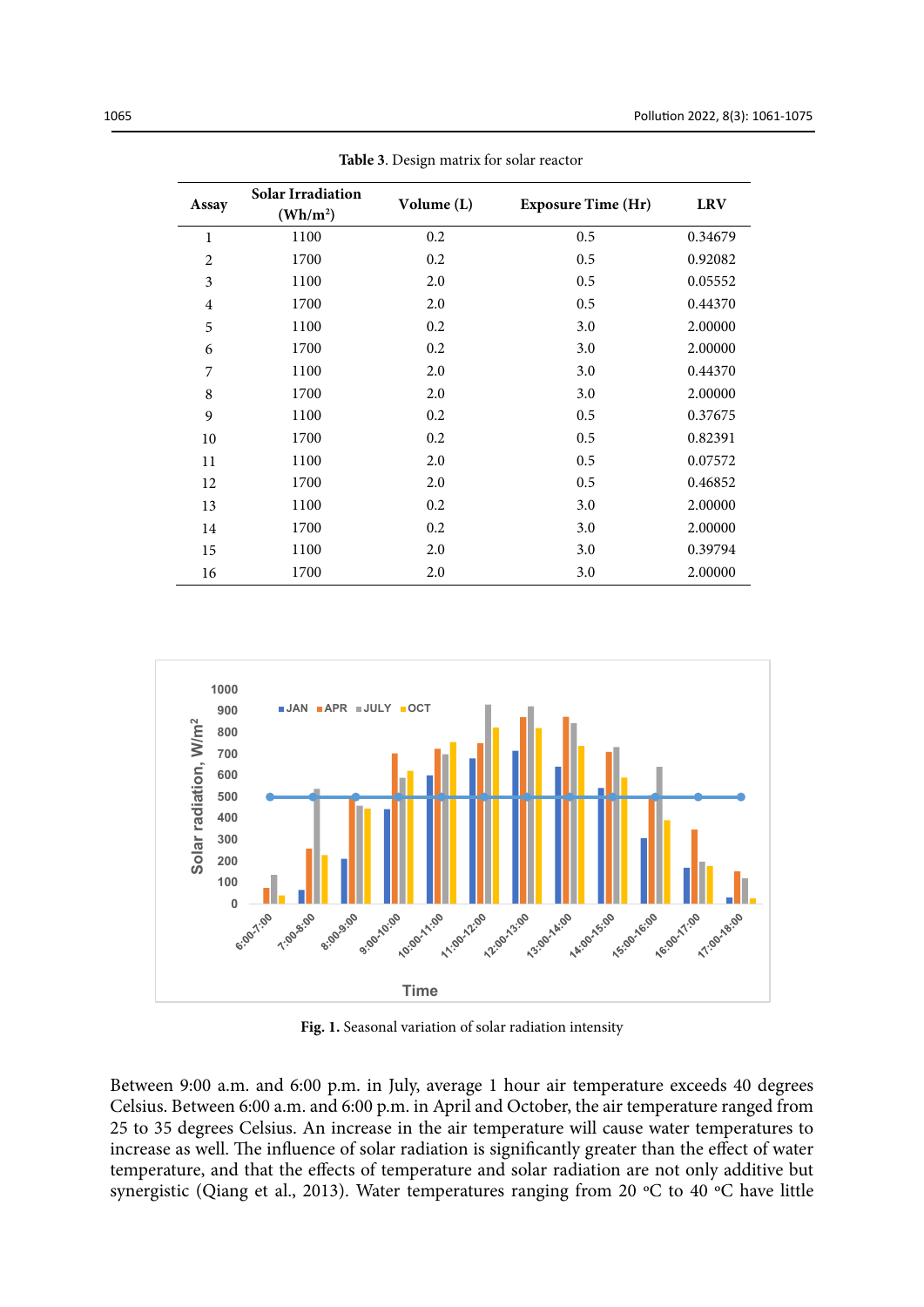

**Fig. 2:** Seasonal variation of air temperature **Fig. 2.** Seasonal variation of air temperature

|                           |    |          |          | $\mathbf{F}$ | P     |
|---------------------------|----|----------|----------|--------------|-------|
| Source                    | DF | Adj. S.S | Adj. M.S | Value        | Value |
| Model                     | 6  | 9.12623  | 1.52104  | 18.79        | 0.000 |
| Linear                    | 3  | 8.29123  | 2.76374  | 34.14        | 0.000 |
| Irradiation               | 1  | 1.53793  | 1.53793  | 19.00        | 0.002 |
| Volume                    | 1  | 1.31284  | 1.31284  | 16.22        | 0.003 |
| <b>Exposure Time</b>      | 1  | 5.44046  | 5.44046  | 67.20        | 0.000 |
| 2-Way Interaction         | 3  | 0.83501  | 0.27834  | 3.44         | 0.065 |
| Irradiation*Volume        | 1  | 0.53223  | 0.53223  | 6.57         | 0.030 |
| Irradiation*Exposure Time |    | 0.11495  | 0.11495  | 1.42         | 0.264 |
| Volume*Exposure Time      | 1  | 0.18783  | 0.18783  | 2.32         | 0.162 |
| Error                     | 9  | 0.72860  | 0.08096  |              |       |
| Lack-of-Fit               | 1  | 0.72189  | 0.72189  | 861.48       | 0.000 |
| Pure Error                | 8  | 0.00670  | 0.00084  |              |       |
| Total                     | 15 | 9.85483  |          |              |       |

**Table 4**: ANOVA for LRV of total Coliforms using solar reactor **Table 4**. ANOVA for LRV of total Coliforms using solar reactor

influence on the inactivation of bacteria by UVA and visible light radiation (Ayoub & Malaeb, 2019). At temperatures above 50 °C, the fluences required for E. coli inactivation were found to be more than 30% lower than at lower temperatures (Ayoub & Malaeb, 2019).

Tables 4 and 5 show the analysis of variance (ANOVA) test results for the second-order surface response model for the reactor conditions used in this study.

Because the model's p-value was less than 0.05, there was a statistical relationship between LRV and the selected variables at a 95% confidence level for both reactors. However, in the solar reactor the interaction between irradiation and exposure time and volume and exposure time are statistically insignificant as their p value is greater than 0.005.

Using main effects plots (Fig .3 and 4) and Pareto diagrams (Fig.5 and 6), the results obtained in this research were statistically analysed to know the influence of the variable on the LRV.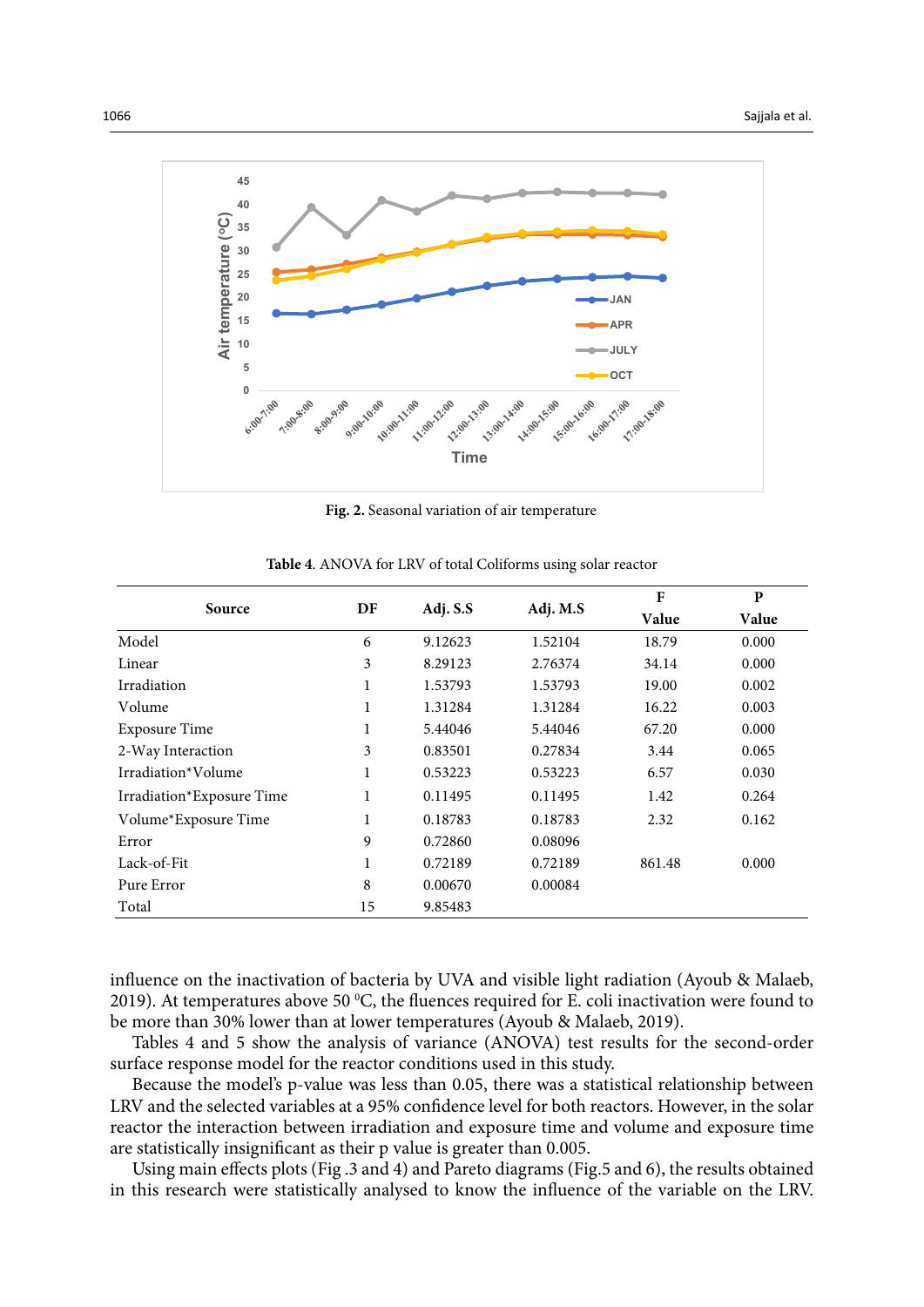| Source                    | DF | Adj. S.S | Adj. M.S | $\mathbf{F}$ | $\mathbf{P}$ |
|---------------------------|----|----------|----------|--------------|--------------|
|                           |    |          |          | Value        | Value        |
| Model                     | 6  | 6.1647   | 1.0274   | 506.2        | 0.00         |
| Linear                    | 3  | 5.1300   | 1.7100   | 842.4        | 0.00         |
| Irradiation               | 1  | 1.5538   | 1.5538   | 765.5        | 0.00         |
| Volume                    | 1  | 1.0725   | 1.0725   | 528.4        | 0.00         |
| Exposure Time             | 1  | 2.5036   | 2.5036   | 1233.        | 0.000        |
| 2-Way Interaction         | 3  | 1.0346   | 0.3448   | 169.9        | 0.000        |
| Irradiation*Volume        | 1  | 0.0316   | 0.0316   | 15.57        | 0.003        |
| Irradiation*Exposure Time | 1  | 0.6445   | 0.6445   | 317.5        | 0.000        |
| Volume*Exposure Time      | 1  | 0.3584   | 0.3584   | 176.6        | 0.000        |
| Error                     | 9  | 0.01827  | 0.00203  |              |              |
| Lack-of-Fit               | 1  | 0.00827  | 0.00827  | 6.62         | 0.033        |
| Pure Error                | 8  | 0.01000  | 0.00125  |              |              |
| Total                     | 15 | 6.18297  |          |              |              |

**Table 5**: ANOVA for LRV of total Coliforms using an open-air reactor **Table 5**. ANOVA for LRV of total Coliforms using an open-air reactor



**Fig. 3**: Main effects plot for solar disinfection using solar reactor **Fig. 3**. Main effects plot for solar disinfection using solar reactor

The main effects plot in Figures 1 and 2 depicts the effect of each variable on the LRV. This form of illustration depicts the effect of modifying one of the influential factors chosen for solar disinfection on the response component. As can be observed, irradiation has a substantially favourable influence on the LRV of total coliform in both types of reactors studied. Aside from that, extending the exposure period in both reactors improves LRV. In both circumstances, increasing the volume has a detrimental influence on the LRV of total coliforms. The slope of the figure indicates the variable's influence on the response factor.

The variables and interactions that can be considered important in solar disinfection processes are shown in the Pareto chart for open reactor (Fig.5): exposure time, irradiation,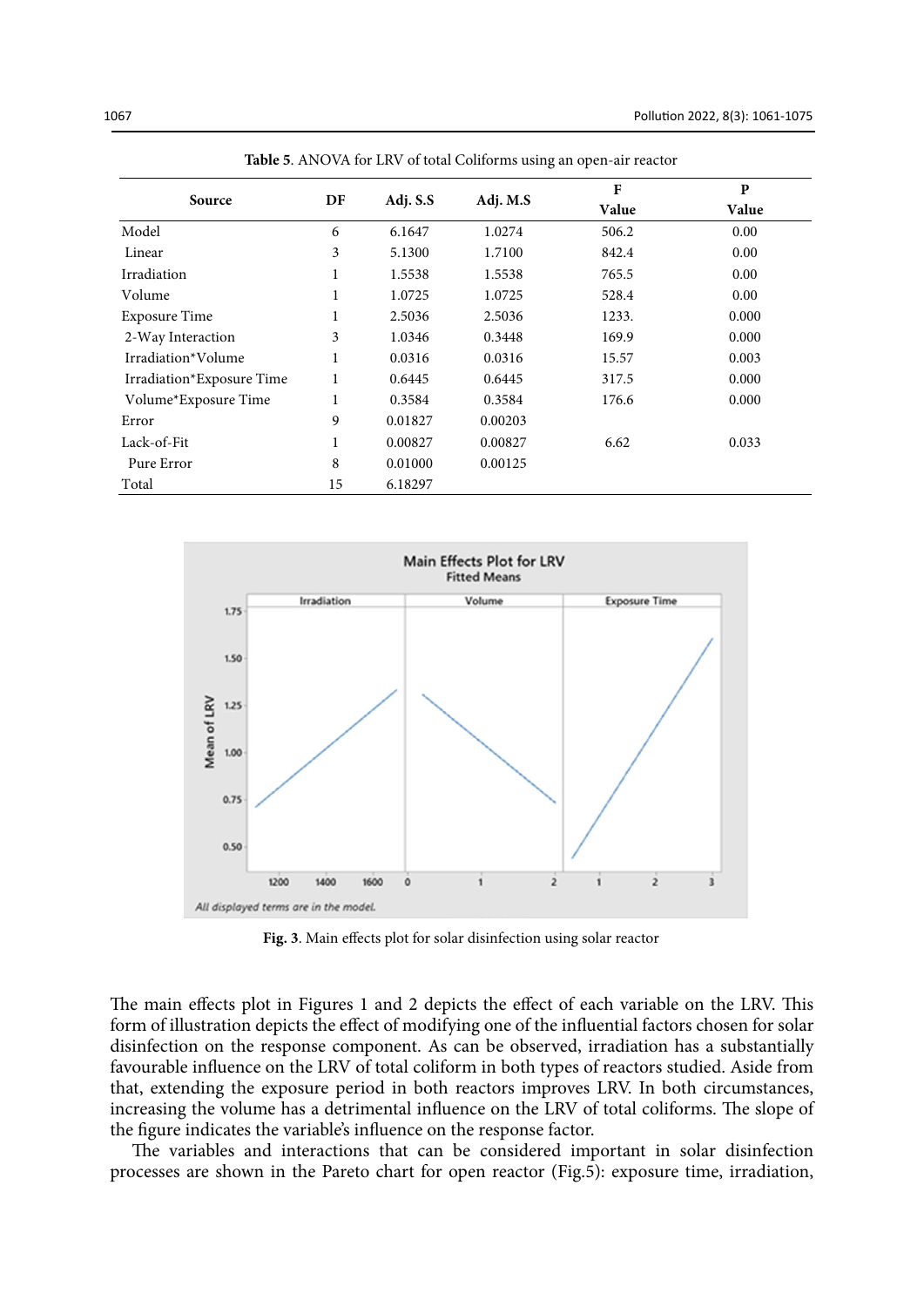

 $\sigma$  **Fig. 4**: Main effects plot for solar distinction using open air reactors  $\sigma$ **Fig. 4**. Main effects plot for solar disinfection using open air reactor



**Fig. 5:** Pareto chart for Open air Reactor **Fig. 5.** Pareto chart for Open air Reactor

sample volume, interaction between irradiation and volume (AB), irradiation and exposure time (AC), and volume and exposure time (BC).

Fig. 6 shows that variables irradiation, volume, exposure time and the interaction irradiation and volume (AB) are significant in disinfecting total coliform bacteria in treated urban wastewater using solar reactor. The interaction between irradiation and exposure time (AC)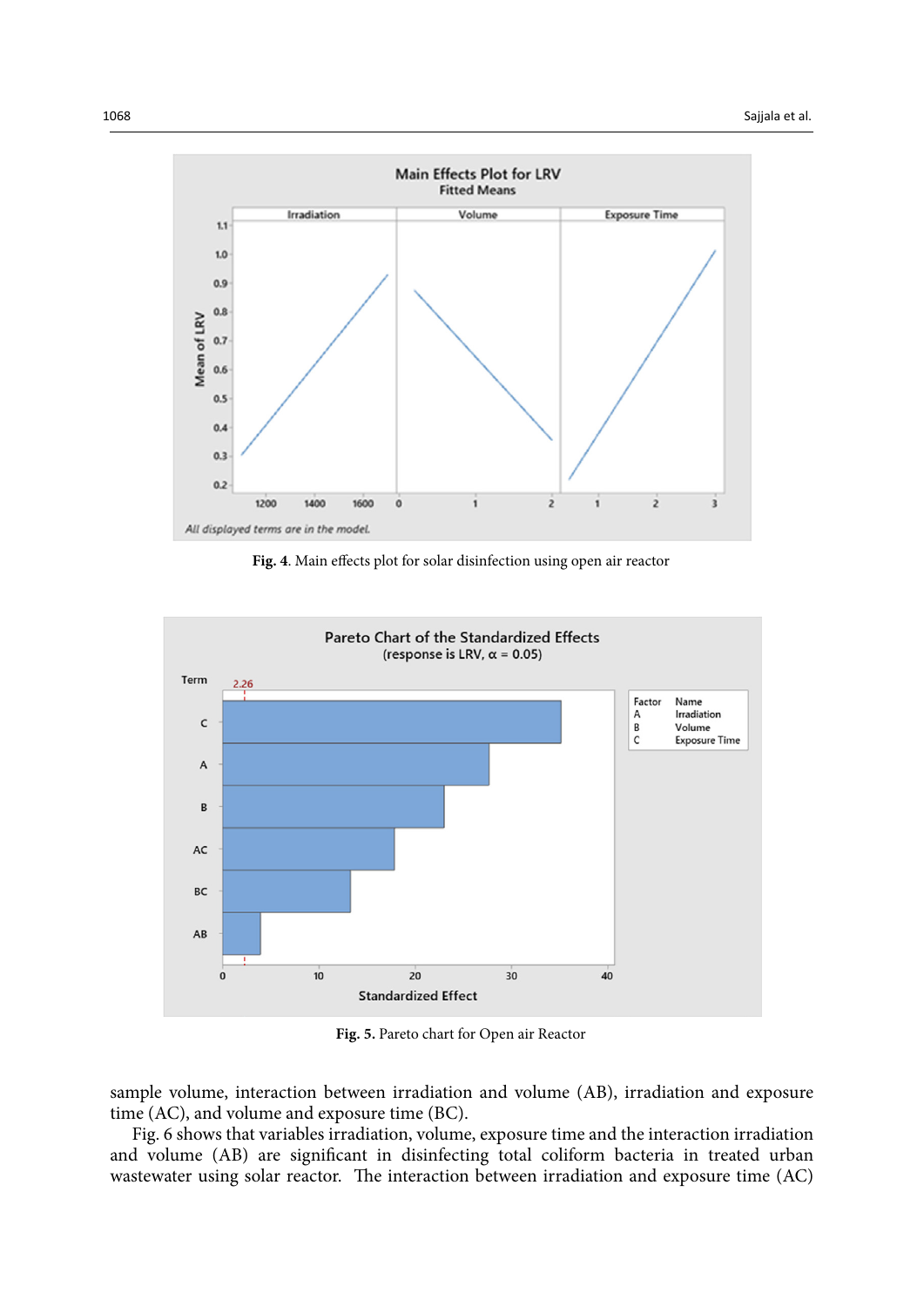

**Fig. 6:** Pareto chart for solar reactor **Fig. 6.** Pareto chart for solar reactor



**Fig. 7:** Pareto chart for solar reactor based on reduced model **Fig. 7.** Pareto chart for solar reactor based on reduced model

and volume and exposure time (BC) are insignificant.

Fig.7 is the pareto chart for solar reactor after discarding interaction between, irradiation and exposure time (AC) and volume and exposure time (BC) which are statistically insignificant. Based on the pareto charts shown in Fig. 6 and Fig .7 the following response surface regression equations in uncoded factors (Equation (1) and Equation (2)) were obtained for each reactor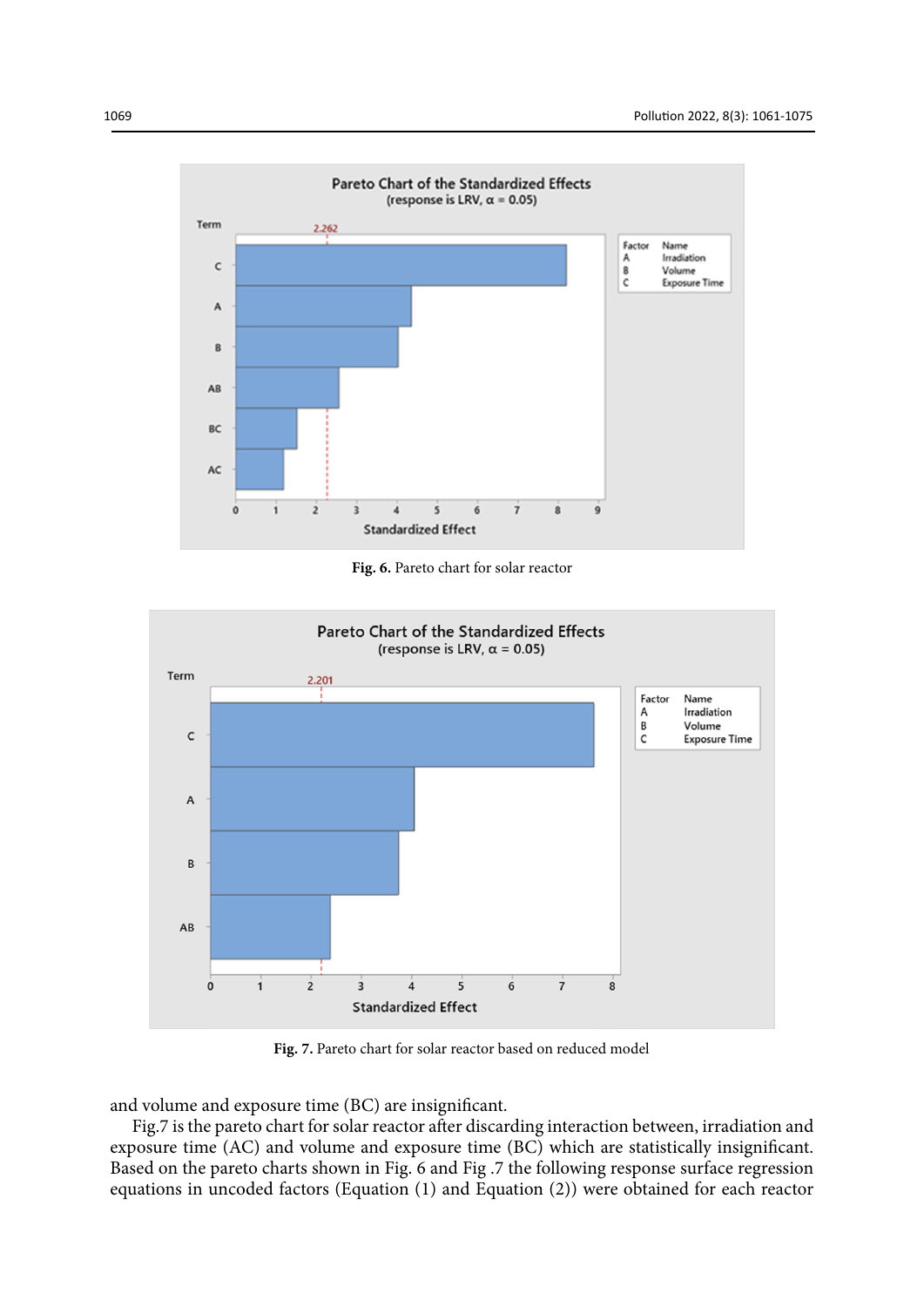## condition.

#### *Solar reactor*

LRV = 0.149 + 0.000290 Irradiation - 1.264 Volume + 0.4665 Exposure Time + 0.000675 Irradiation\*Volume (1)

#### *Open air reactor*

LRV = 0.518 - 0.000105 Irradiation - 1.095 Volume + 0.256 Exposure Time + 0.000675 Irradiation\*Volume + 0.000226 Irradiation\*Exposure Time - 0.0963 Volume\*Exposure Time (2)

Fig. 8 and 9 show a bar chart of the observed and predicted values of LRV for solar and openair reactors, respectively. As can be seen, the regression equations (1) and (2) able to reproduce the behaviour of solar disinfection process approximately without having to do the experiments. Mansoor Ahmed et al., (2014) made a similar observation in removing Total coliform (TC) and heterotrophic plate count (HPC) using solar water disinfection. The predicted values of TC and HPC using Response models were in good agreement with the observed values.

The quality of fit of the regression equations was determined by computing the determination coefficient ( $\mathbb{R}^2$ ) and the mean average percentage error (MAPE). An  $\mathbb{R}^2$  of 0 indicates that the calculation fails to accurately model the data at all, while a value of 1 indicates that the regression predictions perfectly fit the data. The lower the MAPE, the more accurate the forecast. The solar reactor and open-air reactor determination coefficients are 0.8953 and 0.997, respectively. The MAPE of a solar reactor is 7.52, while that of an open-air reactor is 3.28. The regression equation for solar reactor does not adequately explain the variability of the experimental data, as evidenced by  $\mathrm{R}^2$  and MAPE, when compared to the regression equation for open air reactor.

Surface response plots based on a quadratic polynomial model were created to clearly visualize the influence of all factors and interactions on LRV(Eq 1and Eq 2). Two variables were changed in the experimental ranges to create the surface response plots, while the other variable



**Fig. 8:** Observed and predicted LRV for solar reactor **Fig. 8.** Observed and predicted LRV for solar reactor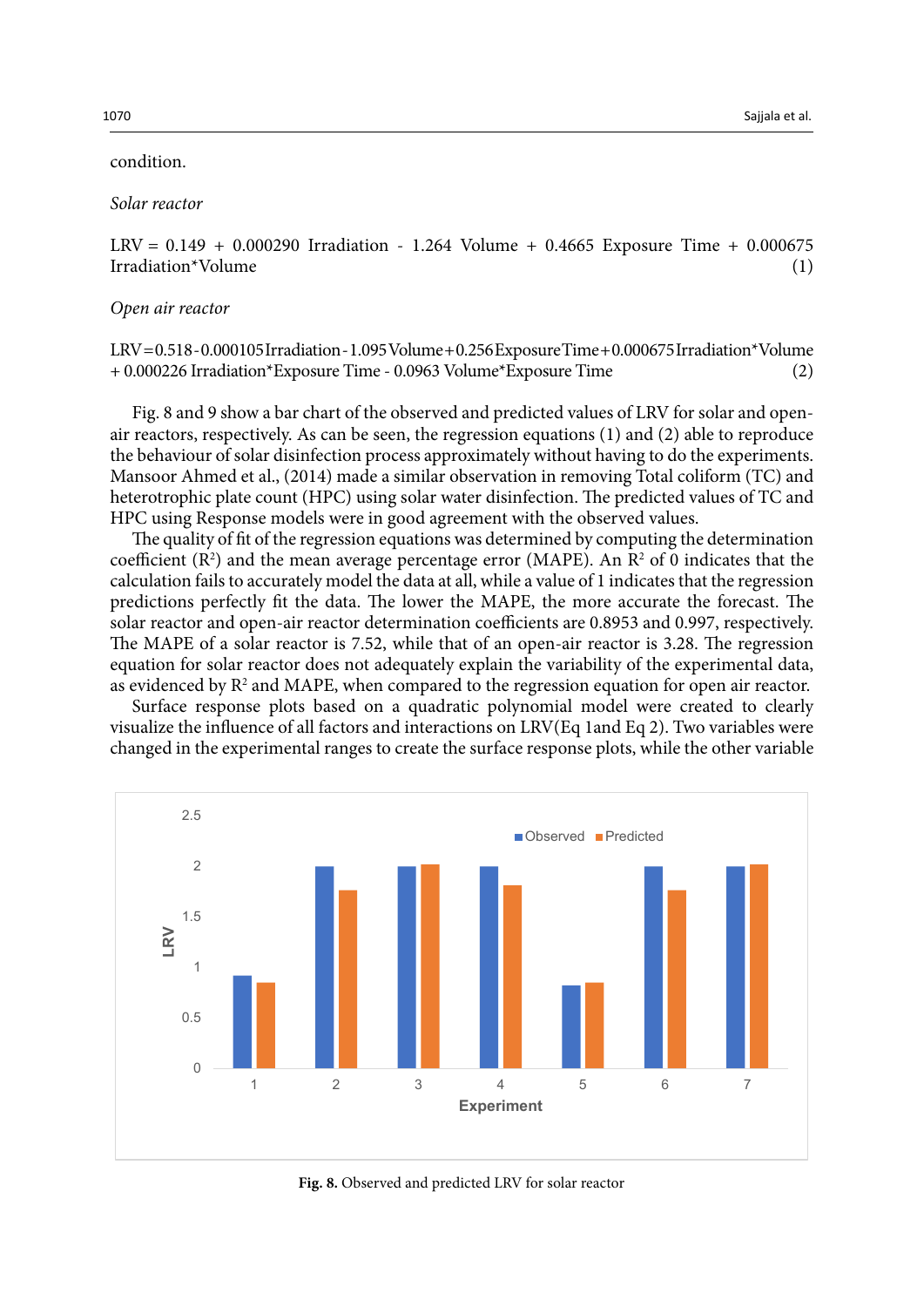

**Fig. 9:** Observed and predicted LRV for open air reactor **Fig. 9.** Observed and predicted LRV for open air reactor



**Fig. 10:** Surface response plot for open air reactor **Fig. 10.** Surface response plot for open air reactor

was assumed to be constant.

Fig. 10 and 11 show the combined effect of irradiation and volume, irradiation and time, and volume and time on efficiency for solar and open-air reactors with 2 hours of exposure time, 1300 irradiation, and 2 litres volume for open air and solar reactor respectively. An increase in irradiation from 1100 to 1700  $W/m^2$  resulted a significant increase in LRV for the open reactor, from 0.16749 to 2, and for the solar reactor, from 0.44 to 2. The present study's findings are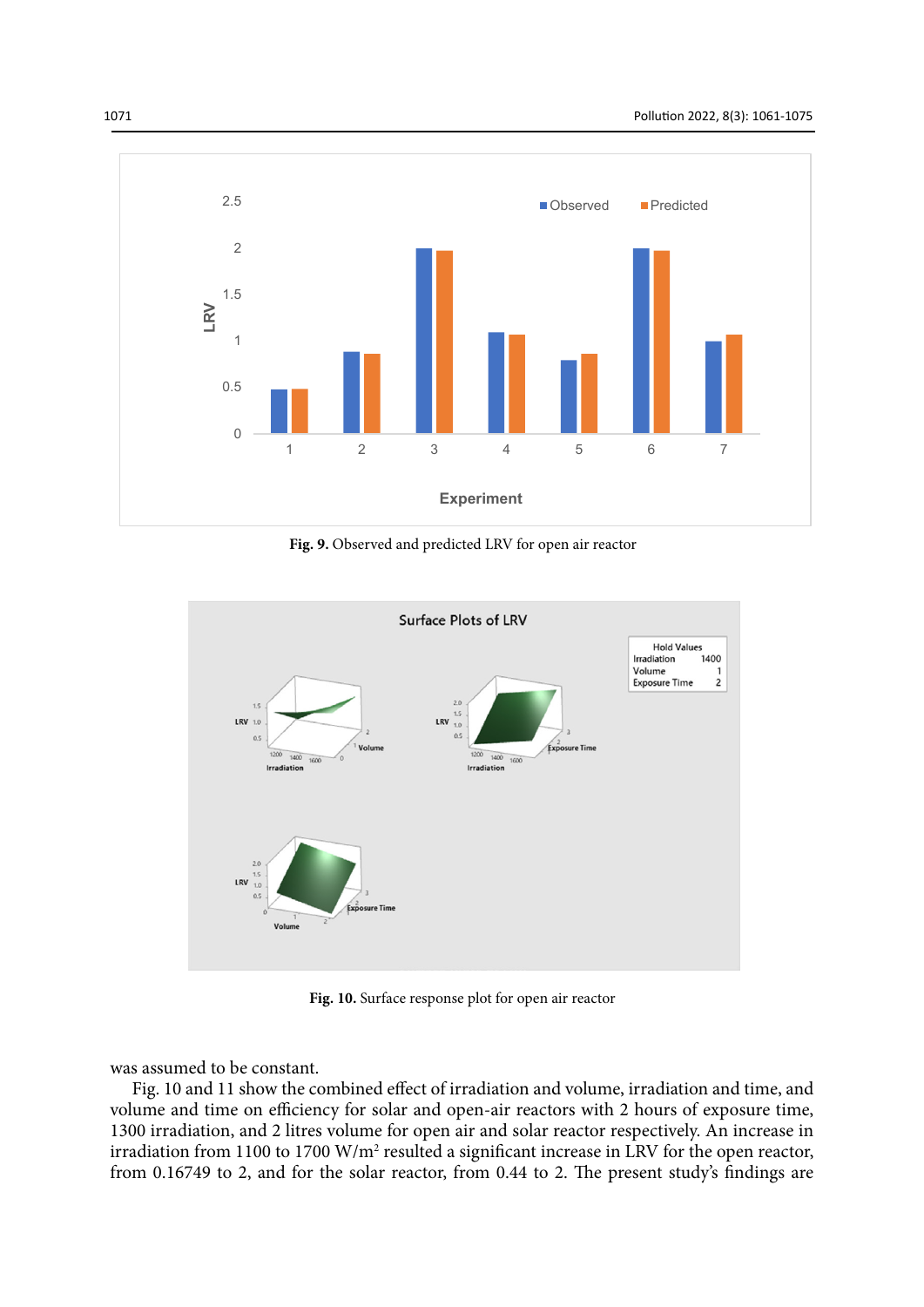

**Fig. 11:** Surface response plot for Solar Reactor **Fig. 11.** Surface response plot for Solar Reactor

| <b>Table 6.</b> Maximization of LRV |  |
|-------------------------------------|--|
|                                     |  |

| Type of<br>reactor  | Solar                                       | Volume           | Exposure<br>time | <b>LRV</b> |                 |              |             |
|---------------------|---------------------------------------------|------------------|------------------|------------|-----------------|--------------|-------------|
|                     | <b>Irradiation</b><br>((Wh/m <sup>2</sup> ) | of the<br>sample |                  | Predicted  | <b>Observed</b> | 95% CI       | 95% PI      |
| Open air<br>Reactor | 1700                                        | 0.2              | 3                | 1.977      |                 | $1.64 - 2.4$ | $1.3 - 2.8$ |
| Solar<br>Reactor    | 1700                                        | 0.25             | 2.97             |            |                 | $1.9 - 2$    | $1.9 - 2$   |

consistent with SODIS recommendations, which specify that a geographic location is acceptable for SODIS if it gets 3–5 hours of sun radiation over 500 W/m<sup>2</sup> (Moosa et al., 2020).

Increasing the volume of sample has a negative effect on LRV of total coliform bacteria regardless of the type of solar reactor used in this study. Higher sample volumes appear to necessitate more time exposed to higher levels of solar radiation than lower sample volumes. Similar findings were made in the studies conducted by Ubomba-Jaswa et al., (2010) and Nalwanga et al., (2014). In bright and partially sunny circumstances Ubomba-Jaswa et al., (2010) used a 2.5 L borosilicate glass tube reactor to achieve complete inactivation of E. coli K-12 in under 3 hours. However, Nalwanga et al., (2014) achieved full inactivation in a 25 L borosilicate glass tube reactor, which is ten times greater in volume than the reactor used by Ubomba-Jaswa et al., (2010) after 6–7 hours on constantly sunny days.

Table 6 shows the optimum values of solar irradiation, sample volume, and exposure time defined by the response optimizer for both the reactors in order to achieve the highest LRV. Confirmation experiments were carried out with three replications at the predicted optimum conditions to validate the predicted conditions. As shown in Table 6 the maximum LRV was obtained when the experiments were conducted at optimum values of variables. The observed maximal LRV agrees well with the value predicted by the response optimizations with 95 percent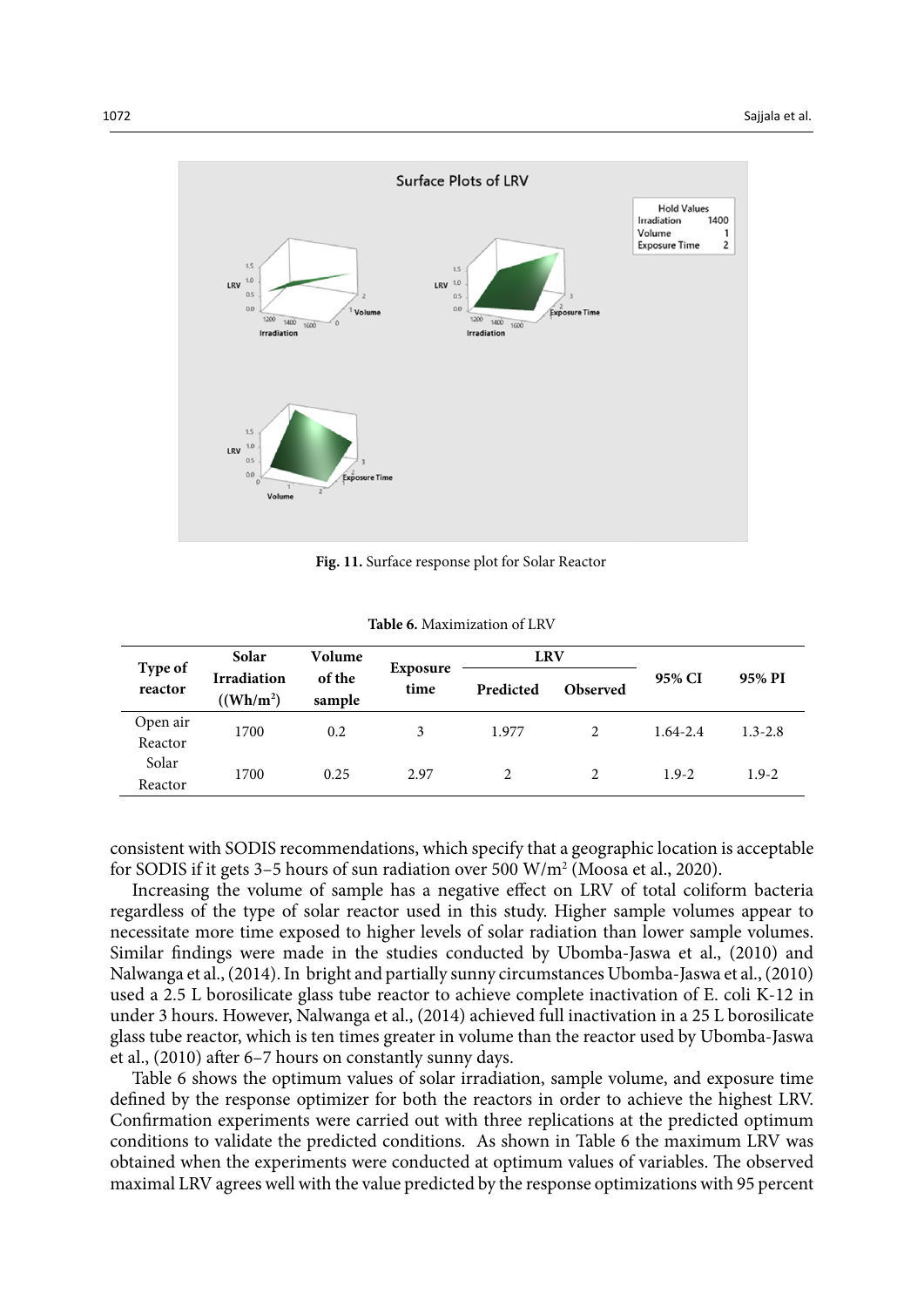confidence interval (CI) and prediction interval (PI), indicating that the statistical optimization strategy used in this study was successful in achieving the maximal LRV.

The optimal conditions shown in Table 6 are site specific. These conditions are primarily determined by local climatic conditions.

## **CONCLUSION**

This study demonstrates that the total coliform present in the treated urban wastewater can be inactivated effectively using solar disinfection process. A full  $2<sup>3</sup>$  response surface experimental design was used with the objective of identifying influenceable variables and to maximize the LRV of total coliforms present in treated urban wastewater using solar disinfection.

According to the pareto chart, the most significant factor in the LRV of total coliforms for both reactor conditions is exposure time. The interaction between solar irradiation and sample volume, solar irradiation and exposure time, and sample volume and exposure time is also significant for open air reactor disinfection. However, for solar disinfection using a solar reactor, the interaction between volume and exposure time, as well as irradiation and exposure time, is insignificant.

The optimum values of the factors for solar disinfection using open air reactor to achieve maximum LRV of 2 are 1700 Wh/m<sup>2</sup> of solar irradiation, 0.25 L of sample volume and 2.97 hours of exposure time. To achieve LRV of 2 using open air rector 0.2 L of sample needs to be exposed to 1700 Wh/m<sup>2</sup> of solar irradiation for 3 hours of duration.

For both the reactor conditions, an empirical model is chosen based on the influential variables and interactions shown in the pareto chart. By validating the experimental data, the goodness of fit of the model for open air reactor and solar reactor was effectively verified. The R2 of empirical model of solar reactor and open-air reactor are 0.8953 and 0.997, respectively. The MAPE of a solar reactor is 7.52, while that of an open-air reactor is 3.28. It is clear from the determination coefficient and MAPE that the regression equation for solar reactor does not adequately explain the variability of the experimental data compare to that of regression equation for open air reactor.

## **GRANT SUPPORT DETAILS**

The present research has been financially supported by the research council of Oman (TRC) through TRC-Block funding programs (BFP/RGP/EBR/18/028) .

## **CONFLICT OF INTEREST**

The authors declare that there is not any conflict of interests regarding the publication of this manuscript. In addition, the ethical issues, including plagiarism, informed consent, misconduct, data fabrication and/ or falsification, double publication and /or submission, and redundancy has been completely observed by the authors.

## **LIFE SCIENCE REPORTING**

No life science threat was practiced in this research.

#### **REFERENCES**

Adegoke, A. A., Amoah, I. D., Stenström, T. A., Verbyla, M. E. and Mihelcic, J. R. (2018). Epidemiological evidence and health risks associated with agricultural reuse of partially treated and untreated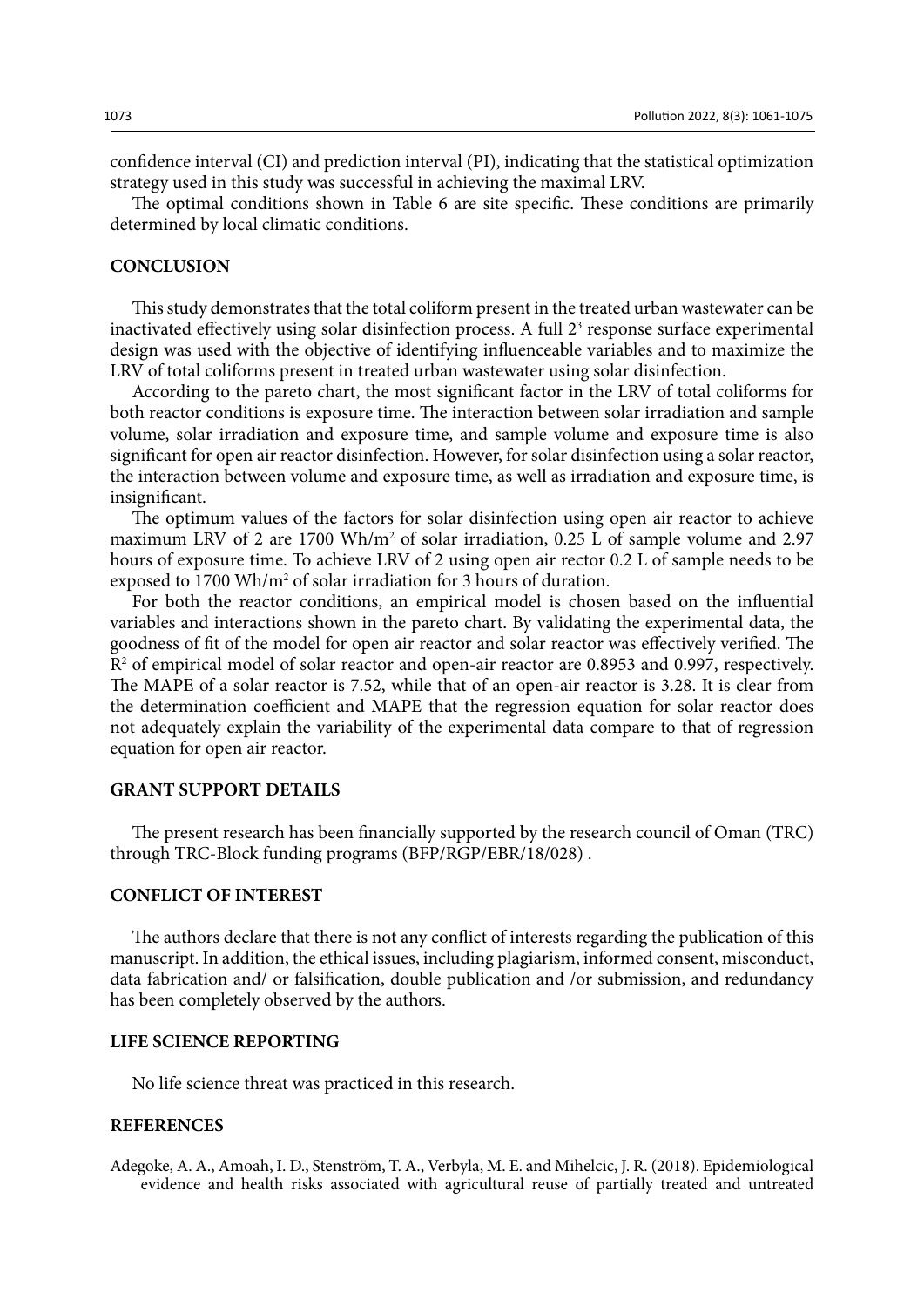wastewater: A Review. Frontiers in Public Health, 6.

- Al-Gheethi, A. A., Efaq, A. N., Bala, J. D., Norli, I., Abdel-Monem, M. O. and Ab. Kadir, M. O. (2018). Removal of pathogenic bacteria from sewage-treated effluent and biosolids for agricultural purposes. Applied Water Science, 8(2).
- Anouzla, A., Abrouki, Y., Souabi, S., Safi, M. and Rhbal, H. (2009). Colour and cod removal of disperse dye solution by a novel coagulant: Application of statistical design for the optimization and regression analysis. Journal of Hazardous Materials, 166(2-3), 1302–1306.
- Ayoub, G. M. and Malaeb, L. (2019). Solar water disinfection: UV radiation transmittance of various solar reactor tubes. Energy Procedia, 157, 498–511.
- Baawain, M., Sana, A., Al-Yahyai, R. and Amoatey, P. (2019). Sustainable reuse options of treated effluents: A case study from Muscat, Oman. Journal of Environmental Engineering and Science, 14(4), 195–202.
- Barwal, A. and Chaudhary, R. (2016). Feasibility Study for the treatment of municipal wastewater by using a hybrid bio-solar process. Journal of Environmental Management, 177, 271–277.
- Basem F. Dababneh., Walid D. Shquirat. and Bassim E. Abbassi. 2012. Coliform-Specific Solar Disinfection of Treated Wastewater. Polish Journal of Environmental Studies, 21(6), 1577-1581.
- Caslake, L. F., Connolly, D. J., Menon, V., Duncanson, C. M., Rojas, R. and Tavakoli, J. (2004). Disinfection of contaminated water by using solar irradiation. Applied and Environmental Microbiology, 70(2), 1145–1151.
- Collivignarelli, M., Abbà, A., Benigna, I., Sorlini, S. and Torretta, V. (2017). Overview of the main disinfection processes for wastewater and drinking water treatment plants. Sustainability, 10(2), 86.
- de Anda, J. and Shear, H. (2021). Sustainable wastewater management to reduce freshwater contamination and water depletion in Mexico. Water, 13(16), 2307.
- Eaton, A. D., Clesceri, L. S., Greenberg, A. E. and Franson, M. A. H. (2017). Standard methods for the examination of water and wastewater. American Public Health Association., American Water Works Association., & Water Environment Federation. Washington, DC.
- Environmental Protection Agency. (n.d.). EPA. Retrieved November 20, 2021, from https://www.epa. gov/waterreuse/guidelines-water-reuse.
- Foo, N. S., Loh, S. K., Ismail, K. and Bachmann, R. T. (2020). Nutrient recovery from anaerobic palm oil mill effluent with thermally regenerated spent bleaching Earth using response surface methodology. Journal of Oil Palm Research, 32(2),245-257.
- Gutiérrez-Alfaro, S., Rueda-Márquez, J. J., Perales, J. A. and Manzano, M. A. (2018). Combining sunbased technologies (microalgae and solar disinfection) for urban wastewater regeneration. Science of the Total Environment, 619-620, 1049–1057.
- Hong, P.Y., Julian, T., Pype, M.L., Jiang, S., Nelson, K., Graham, D., Pruden, A. and Manaia, C. (2018). Reusing treated wastewater: Consideration of the safety aspects associated with antibiotic-resistant bacteria and antibiotic resistance genes. Water, 10(3), 244.
- Islam, M. M. (2020). Demographic transition in sultanate of Oman: Emerging demographic dividend and challenges. Middle East Fertility Society Journal, *25*(1).
- M.D.(1986). Regulations for wastewater re-useand discharge. (n.d.). Retrieved November 20, 2021, from https://www.sustainableoman.com/wp-content/uploads/2016/05/MD-5-86.pdf.
- Mansoor Ahammed, M., Dave, S. and Nair, A. T. (2014). Effect of water quality parameters on solar water disinfection: A statistical experiment design approach. Desalination and Water Treatment, 56(2), 315–326.
- Moosa, I. S., Al-Iessi, L. M. and Kazem, H. A. (2020). Freshwater production and solar disinfection of water released from the air-conditioning cooling system: An experimental investigation. Renewable Energy and Environmental Sustainability, 5, 9.
- Nalwanga, R., Quilty, B., Muyanja, C., Fernandez-Ibañez, P.and McGuigan, K. G. (2014). Evaluation of solar disinfection of E. coli under Sub-Saharan field conditions using a 25L borosilicate glass batch reactor fitted with a compound parabolic collector. Solar Energy, 100, 195–202.
- Okolo, B. I., Adeyi, O., Oke, E. O., Agu, C. M., Nnaji, P. C., Akatobi, K. N. and Onukwuli, D. O. (2021). Coagulation kinetic study and optimization using response surface methodology for effective removal of turbidity from paint wastewater using natural coagulants. Scientific African, 14.
- Qiang, J., Xu, P., He, J. and Li, R. (2013). Combined effects of temperature and salinity on growth and survival of (gift) nile tilapia larvae (Oreochromis niloticus). Journal of Fishery Sciences of China, 18(6), 1299–1307.